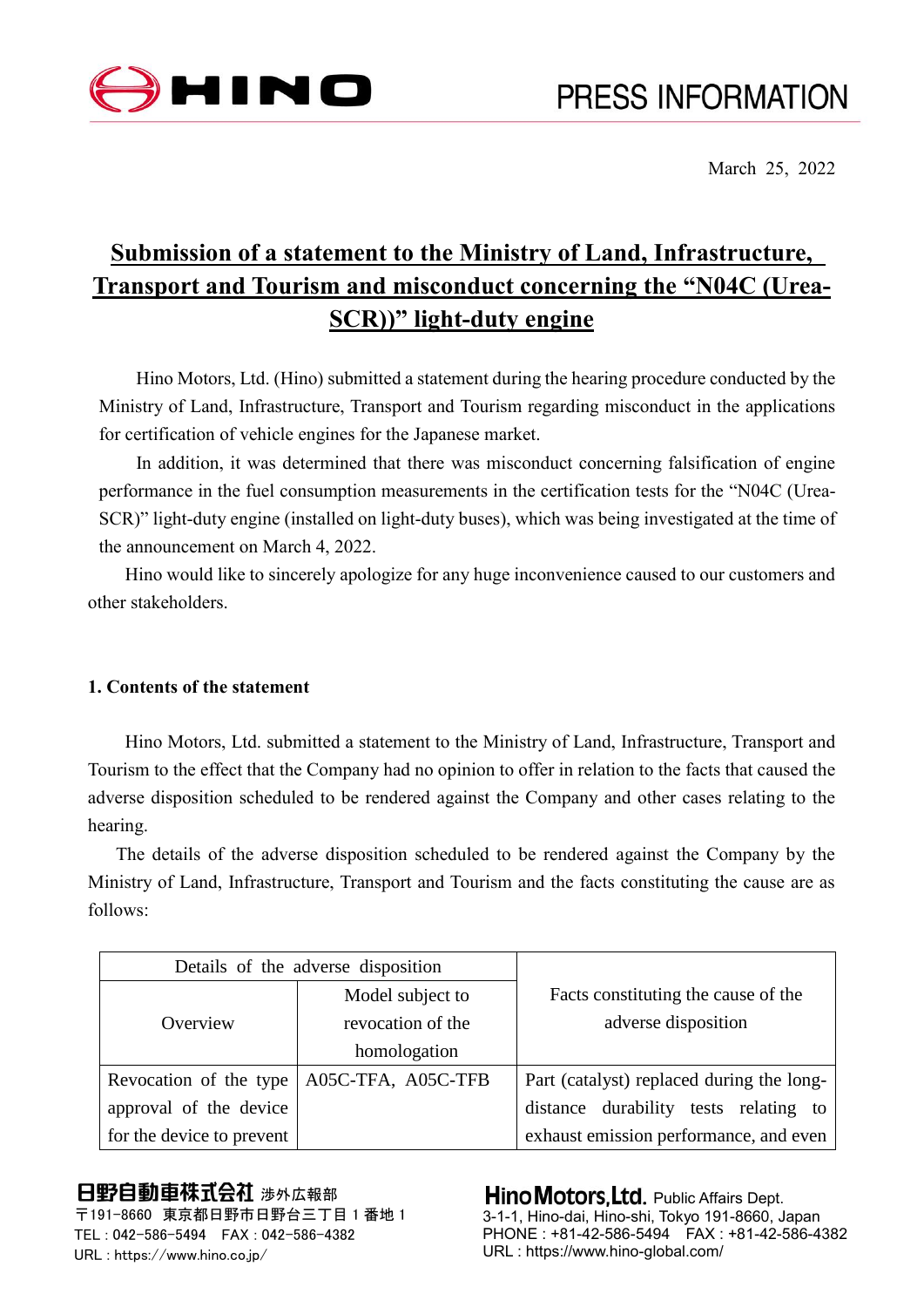| the emission of carbon   |                      | though there was no technical basis that     |
|--------------------------|----------------------|----------------------------------------------|
| monoxide of the A05C     |                      | the exhaust emission performance met         |
| medium-duty engine       |                      | the standards, it was rated as meeting the   |
|                          |                      | standards and the type approval was          |
|                          |                      | improperly acquired.                         |
| Revocation of the type   | Common name: HINO R  | Improperly obtained type<br>approval         |
| for<br>approval<br>the   | anger                | through being equipped with a carbon         |
| structure<br>common      | FC-DH <sub>0</sub>   | monoxide emission prevention device          |
| model equipped with      |                      | that had improperly acquired type            |
| the A05C medium-duty     |                      | approval.                                    |
| engine and the fuel      |                      |                                              |
| consumption rating       |                      |                                              |
| Revocation of the type   | Common names: HINO   | Test<br>data<br>acquired<br>through<br>an    |
| for<br>the<br>approval   | S'elega, HINO Profia | inappropriate<br>method<br><i>(improper)</i> |
| structure<br>common      | FR-DH0, FW-DH0,      | operation of the fuel flow meter) during     |
| model equipped with      | FN-DH0, FH-DH0,      | the fuel consumption measurement tests,      |
| the A09C heavy-duty      | PR-DH0, SH-DH0,      | and even though there was no technical       |
| engine and the fuel      | FR-HH0, FW-HH0,      | basis that the fuel economy performance      |
| consumption rating       | RU-DH <sub>0</sub>   | met the standards, it was rated as           |
|                          |                      | meeting the standards, and the type          |
|                          |                      | approval was improperly acquired.            |
| Revocation<br>of<br>type | Common names: HINO   | data<br>acquired<br>through<br>Test<br>an    |
| the<br>approval<br>for   | S'elega, HINO Profia | method<br>inappropriate<br><i>(improper)</i> |
| structure<br>common      | FR-DH0, FW-DH0,      | operation of the fuel flow meter) during     |
| model equipped with      | SH-DH0, SS-DH0,      | the fuel consumption measurement tests,      |
| the E13C heavy-duty      | RU-DH <sub>0</sub>   | and even though there was no technical       |
| engine and the fuel      |                      | basis that the fuel economy performance      |
| consumption rating       |                      | met the standards, it was rated as           |
|                          |                      | meeting the standards, and the type          |
|                          |                      | approval was improperly acquired.            |

\* Taken [from the Ministry of Land, Infrastructure, Transport and Tourism press release materials](https://www.mlit.go.jp/report/press/jidosha08_hh_004384.html)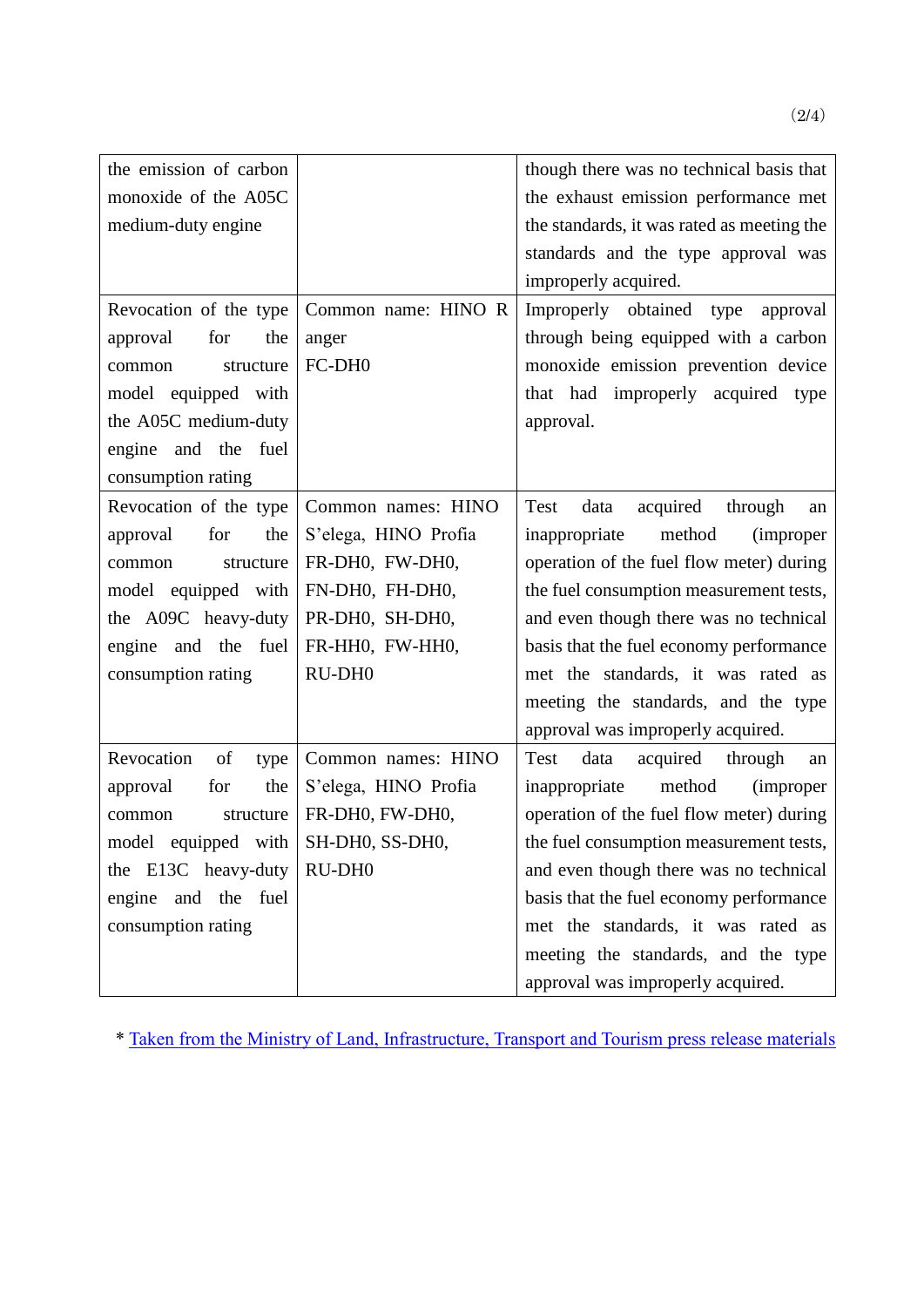### **2. "N04C (Urea-SCR)" light-duty engine (installed on light-duty buses)**

In relation to the "N04C (Urea-SCR)" light-duty engine installed on light-duty buses, at the time of the announcement on March 4, 2022, technical verification revealed that the actual fuel economy performance was less than the specification value, and therefore, we continued our investigation with the possibility of misconduct in mind. Based upon the judgment for the inspection by the Ministry of Land, Infrastructure, Transport and Tourism, Hino has determined that there was misconduct concerning falsification of engine performance in the fuel consumption measurement tests on the engines.

#### [Details of the misconduct]

Misconduct was confirmed in that, after becoming aware of the possibility that the fuel economy performance did not meet the standards, the tests were conducted under conditions that were advantageous for fuel consumption, such as commencing measurements of fuel consumption while the engine was idling before the fuel flow rate had stabilized, and that the best figures from the results of multiple measurements were adopted, during the fuel consumption measurement for the certification tests.

In relation to future measures, as announced, after confirming the correct fuel economy specifications, we will continue to take necessary measures for in-use vehicles, respond to customers using such vehicle types, and deal with the tax incentives.

New shipments of the light-duty bus "HINO Liesse II," which is equipped with the same engine, are not planned at present due to a model change.

\* The same engine is also installed in the Toyota "Coaster" light-duty bus. (There are no new shipments at present due to a model change.)

The light-duty trucks "HINO Dutro" and "Toyota Dyna" are equipped with different models of light-duty engines and are not related to the misconduct that caused the adverse disposition.

Hino will continue to carry out a comprehensive review of the engine certification procedures, and the Special Investigation Committee composed of outside experts will attempt to obtain a clearer picture of the entire case and analyze the root cause(s). Hino is committed to making efforts to fundamentally prevent a recurrence and to rebuild a "compliance-first" corporate structure based on the proposals for recurrence prevention measures from the Committee in order to restore trust.